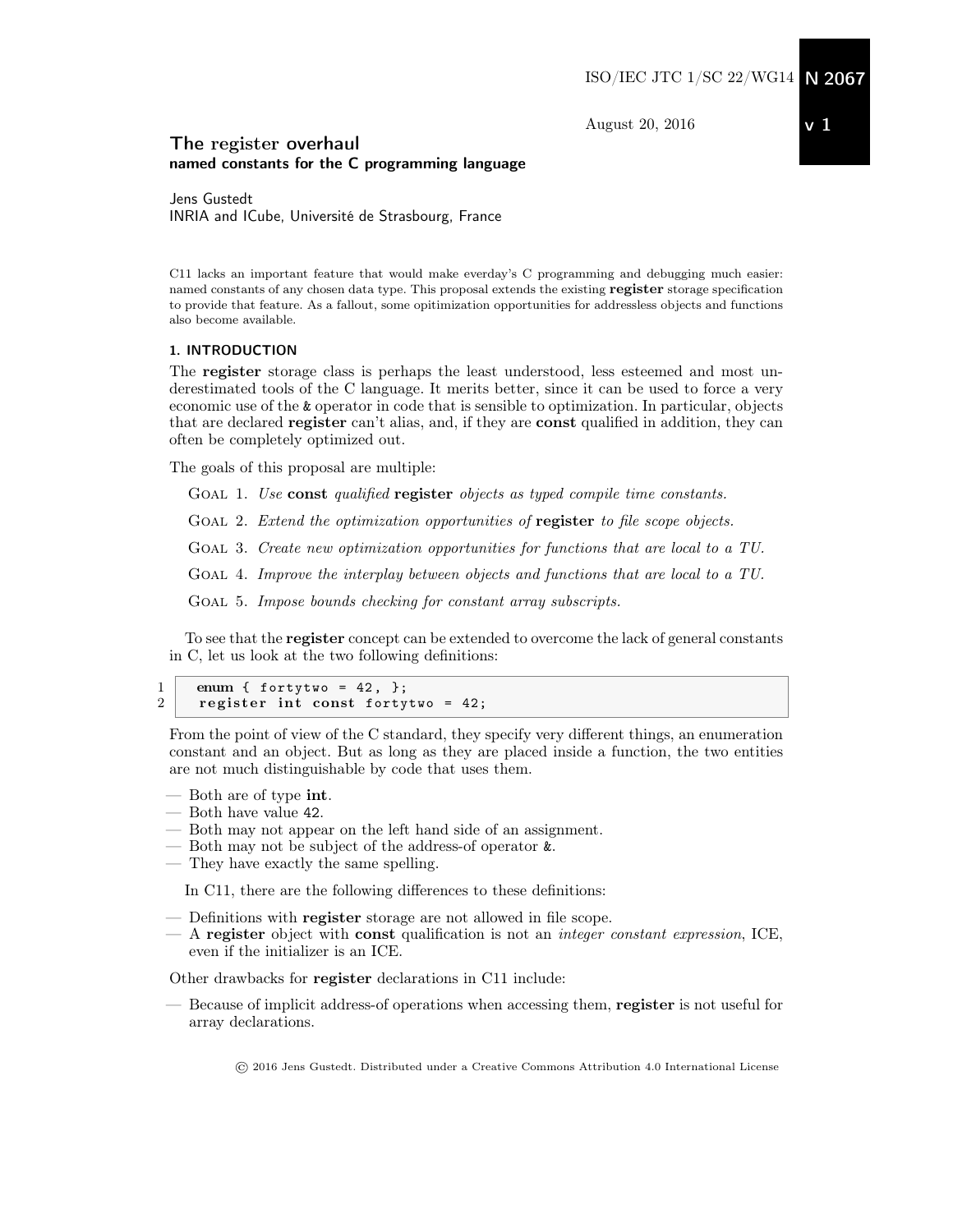— Because of implicit address-of operations when calling functions, register, even if allowed in file scope, would not be useful for function declarations.

In view of that, I will try bring the concepts closer together, for which the separation is quite unproductive and artificial: literals and const-qualified register objects. Both are just constants in the sense of usual CS terminology.

A constant is an immutable and non-addressable entity in the program state that is determined during compilation.

Because it is determined at compile time and immutable, no aspect of such a constant can change during a specific execution of the program. Because it is non-addressable no property of a constant can change between different executions of the same object file. Thus constants will never influence the branching of the program.

Therefore, constants can be present in a object file in very different forms.

- They may be optimized completely and only be implicitly present in the structure of the control flow graph.
- They can be present explicitly as one or several hardware registers, assembler immediates, or special instructions.
- They may be realized in addressable read-only memory.

Which form they take, depends on many factors and a compiler is completely free to chose. Examples:

- $-$  A 0 may be realized by an instruction that zeros out a register, e.g exclusive-or of the register with itself.
- Depending of its usage, a small integer constant can often be realized as instruction immediate, or fixed address offset.
- A double constant may be loaded directly from memory into a special floating point hardware register.

### **Overview**

We develop our proposal in several steps, that become more and more intrusive as we go along. First in Section [2](#page-1-0) we introduce the main feature, file scope register, which shows to be simple and straightforward. Section [3](#page-2-0) then proposes to subsume the main advantage into a new concept, named constants, and Section [4](#page-3-0) integrates these into C's integer constant expressions. Sections [5](#page-4-0) and [6](#page-6-0) then deal with two important features that are more difficult to integrate into C11, register functions and register arrays.

# <span id="page-1-0"></span>2. INTRODUCE REGISTER STORAGE CLASS IN FILE SCOPE

Unfortunately, with the current definition the use of register is limited to block scope and function prototype scope. There is no technical reason that it couldn't be used in file scope: file scope register declarations are already allowed from a viewpoint of syntax, they are explicitly forbidden by a constraint.

# 2.1. Changes for object types

Any compiler should be able to implement file scope *objects* with register storage class easily. At the minimum they can just be realized similar to file-scope-static with two additional features:

- Produce a diagnostic if the address of such an object is taken.
- If such a file scope register object is const qualified but not volatile, allow its use inside any inline or register function.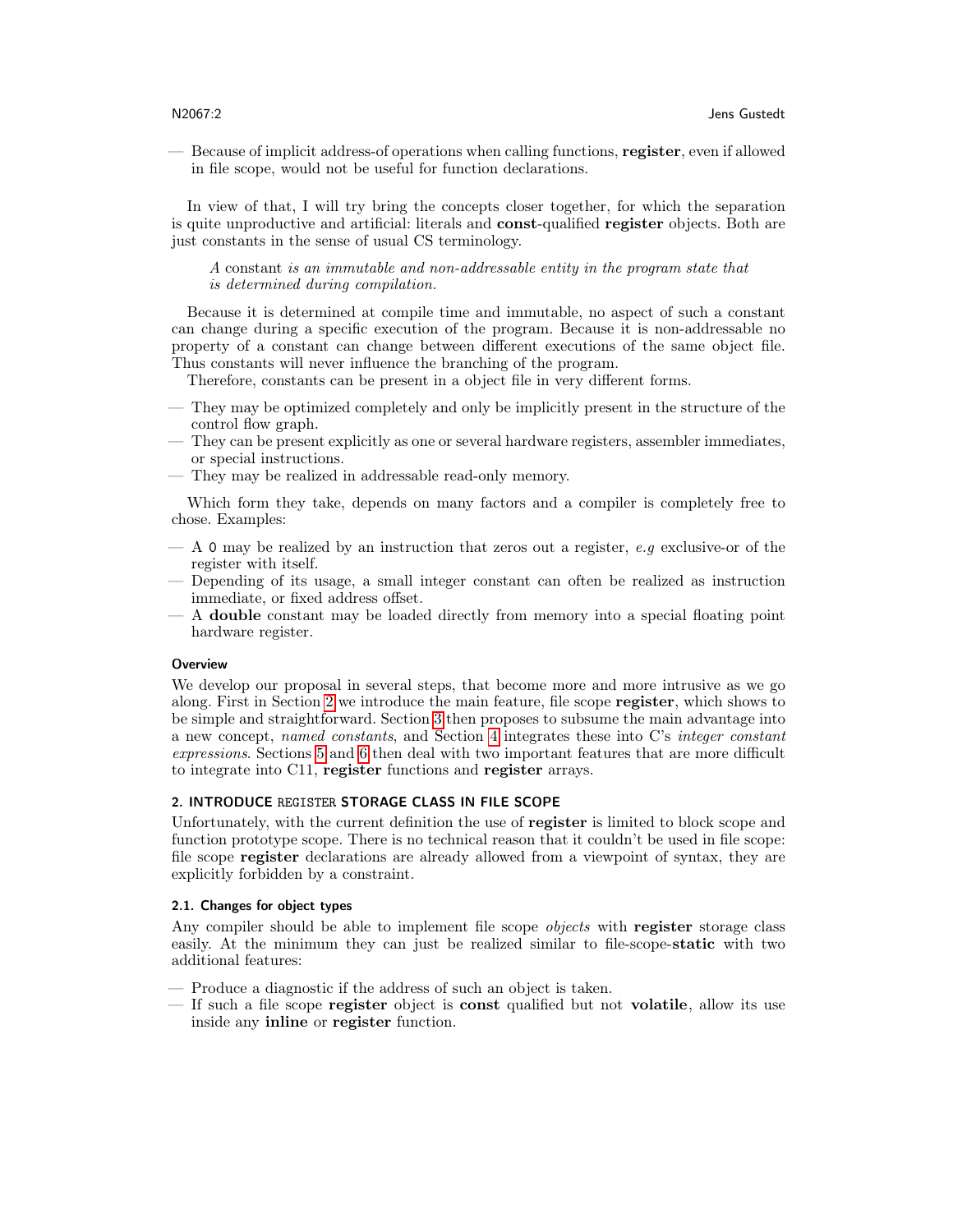#### The register overhaul N2067:3

Textual changes for this feature that concern objects are minimal. The only problem spots are **const** qualified register objects. Since these are detectable at compile time, we can impose their explicit initialization. Thereby we avoid a clash with the concept of tentative definitions, which should just be forbidden for such const qualified objects.

#### Existing practice:

In connection with its \_\_asm\_\_ hardware register extension, the GNU compiler already allows register in file scope.

# Sections of the C standard to be amended  $-6.7.1 \text{ p}6$ — Add a mention of aliasing to the optimization potential.  $-$  Add: If such an object is of const qualified type, it shall be initialized explicitly. — 6.7.1 p6 footnote. Transform this footnote into a note. — Add after "auto declaration": "(function scope) or static declaration (file scope)"  $-$  Add: A const qualified identifier with register storage class can not appear in a tentative definition. – 6.9 p2 remove the mention of register  $-6.9.1$  p4 add register to the list  $-6.9.2$  p2 add register to the cases

# <span id="page-2-0"></span>3. TYPED CONSTANTS WITH REGISTER STORAGE CLASS AND CONST QUALIFICATION

The idea of this proposal is that named constants for all types become available in file scope, because they can then be declared in header files as const qualified register objects.

No additional changes to the ones in the previous section are required. It might be convenient, though, to add some text to stress the fact that also a hidden modification of such objects is not standard conforming. This may be helpful to avoid that implementations claim the right to map and modify such objects, hiding behind the fact that the standard leaves behavior undefined when a const qualified object is modified.

# Sections of the C standard to be amended

— 6.6 "constant expressions", p7 general constant expressions, add an item to the end of the list

— an lyalue of **const** but not **volatile** qualified type that has been declared with register storage class.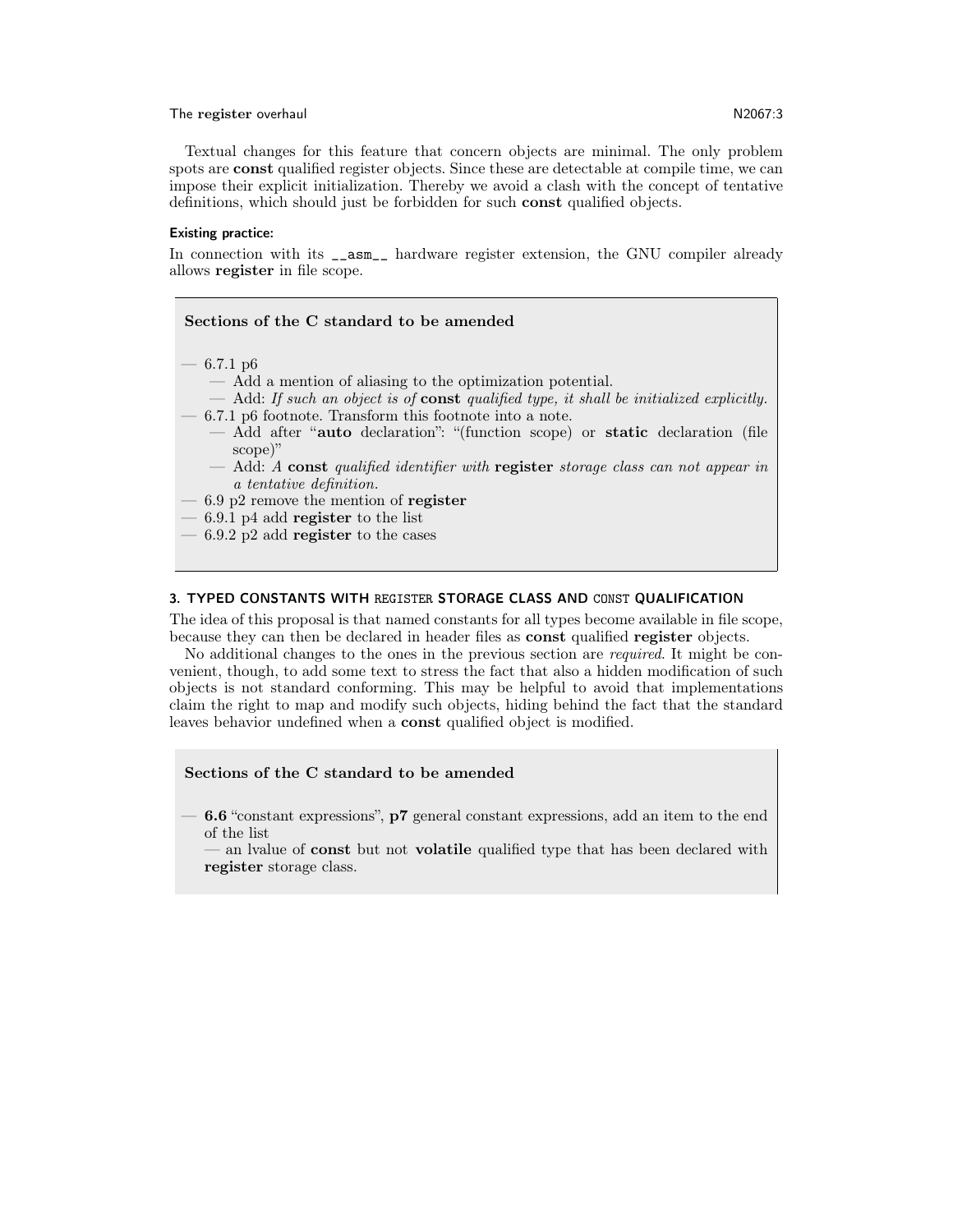— Baptize the thing. Therefore add a new paragraph: A register constant is an object that is of const but not volatile qualified type, that is declared with the register storage class, for which the unique declaration is the definition, that is explicitly initialized and for which the initializer only contains constant expressions.(FOOTNOTE1) Such a register constant provides the same value as specified by the initialization throughout all its lifetime.(FOOTNOTE2) FOOTNOTE1: Register constants can not appear in tentative definitions. FOOTNOTE2: But for their spelling, for their type qualification, [for their qualification as an ICE,] and for their usability in preprocessor expressions, register constants are indistinguishable from literals of the same type and value. Therefore, register constants can be be used as named constants of their type.

— p8, arithmetic constant expressions: Add register constants of arithmetic type to the list.

— 6.7.1 "storage class specifiers" p6: new footnote: An implementation should only map a register declared object to a hardware register or similar device which is subject to changes not effected by the program if the type of the object is volatile qualified and therefore is not a register constant.

— 6.7.4 "function specifiers", p3. Allow the use of register constants in all inline functions. Therefore at the end add:

... shall not contain a reference to an identifier with internal linkage unless it is the name of a register constant.

# <span id="page-3-0"></span>4. EXTEND ICE TO REGISTER CONSTANTS

Now that we have global constants for all types, we need to integrate this into the rest of the language. We want register constants to behave the same as literals of the underlying type. This is particularly important for constants of integer type, since they are needed to declare array dimensions, alignments, width of bit-fields or values of enumeration constants, and we want all of this to go smoothly.

To make this possible, we have to amend the computation of compile time integer constant, or as the C standard calls them integer constant expressions, ICE. In most contexts, attaching the ICE property to a C11 expression will not change the semantics if this new register feature is applied.

There are only two such contexts in which register objects were previously allowed, and where the meaning changes if the ICE property is added:

- An array declaration declares a VLA if the expression that is used for the size is not an ICE. Thus some VLA that are declared in C11 code would turn into FLA. Such a change would not change the semantics of the program in question.
- Integer expressions of value 0 are only null pointer constants if they are also ICE.

There is no problem by using pointer expressions directly.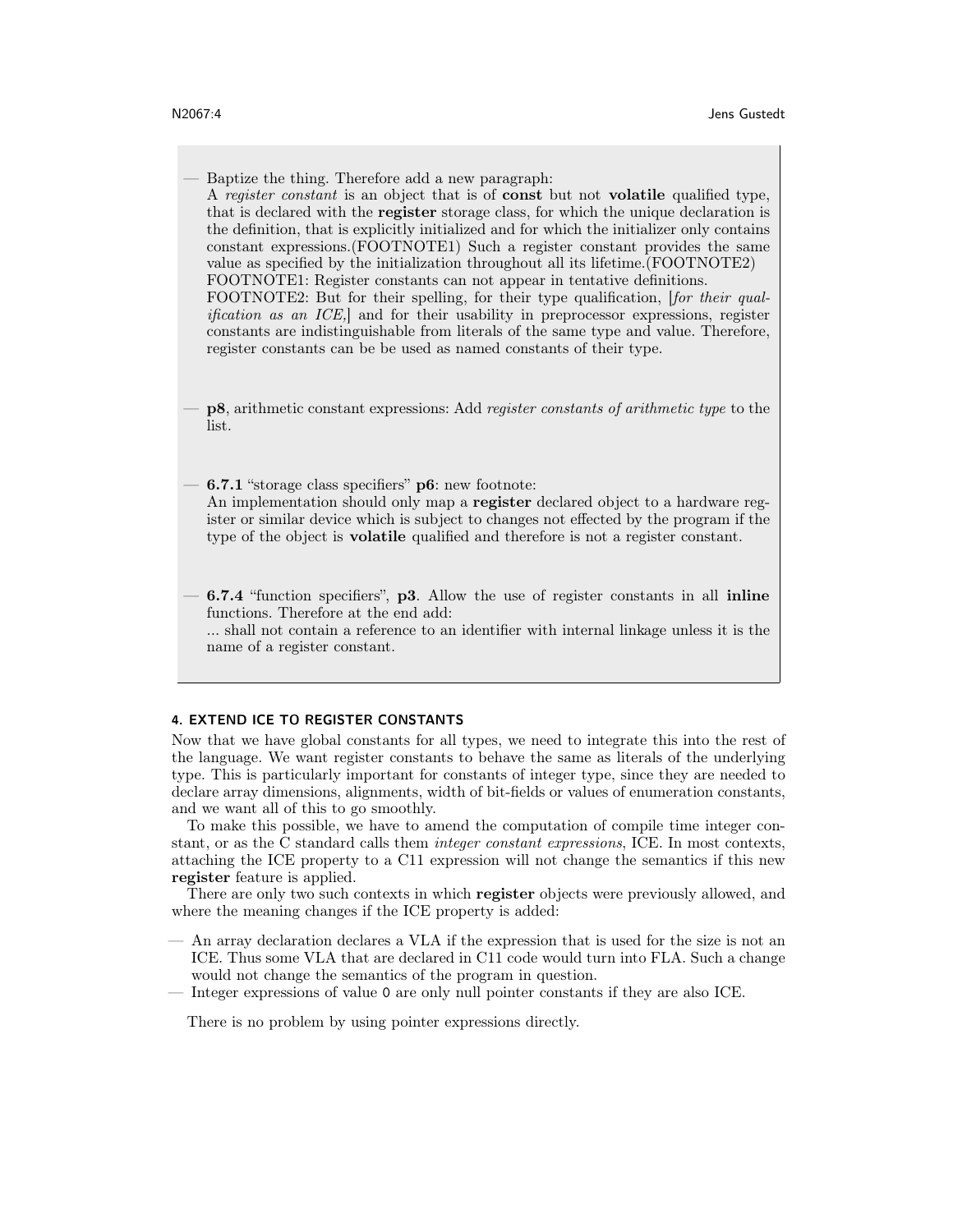The register overhaul N2067:5

```
register int const zero = 0;
double* p = zero; \frac{1}{2} constraint violation in C11
```
In C11, the initialization of  $p$  is a constraint violation because implicit conversions from integer to pointer expressions are only allowed if the integer expression is an ICE of value 0. So this property for pointers alone would just have code valid that had been invalid C11 code, before.

Only a combination of some rarely used features may effectively result in a change of semantics of a valid C11 program. It requires a very specific use of const qualified register objects that are used in a very specific \_Generic primary expression. These situations are detectable at compile time and during the transition phase from C11 to C2x compilers can implement diagnostics for this situation.

#### Sections of the C standard to be amended

The change itself is quite easy to perform, because we already have identifiers in C11, namely enumeration constants, that are ICE.

— In all places that it occurs in C11, change the syntax term enumeration-constant to named-constant. These are **6.4.4, p1, 6.4.4.3, 6.7.2.2 p1, A.1.5**.

 $-6.4.4.3$ , previously "enumeration constants": Change the whole section to read

```
1 6.4.4.3 Named constants
 2
           Syntax
                             named-constant: identifier
 5
           Semantics
 7
 8 Named constants are identifiers that are declared as register<br>9 constant or as enumeration constant. An identifier declared
9 \n\begin{array}{r}\n9 \n\end{array} constant or as enumeration constant. An identifier declared 10
           as an enumeration constant has type int.
\begin{array}{c} 11 \\ 12 \end{array}
```
12 Forward references: constant expressions (6.6), enumeration<br>13 specifiers (6.7.2.2). specifiers  $(6.7.2.2)$ .

 $-6.6$  "constant expressions",  $p6$  "ICE" and footnote: change *enumeration constant* to named constant of integer type.

— p8 "arithmetic constant expression": change enumeration constant to named constants of arithmetic type.

### <span id="page-4-0"></span>5. FUNCTIONS

The possibility to declare functions with register storage class is an interesting fallout of our approach.

— A function declaration of storage class register is equivalent to a declaration as static inline with the additional property that its address can't be taken.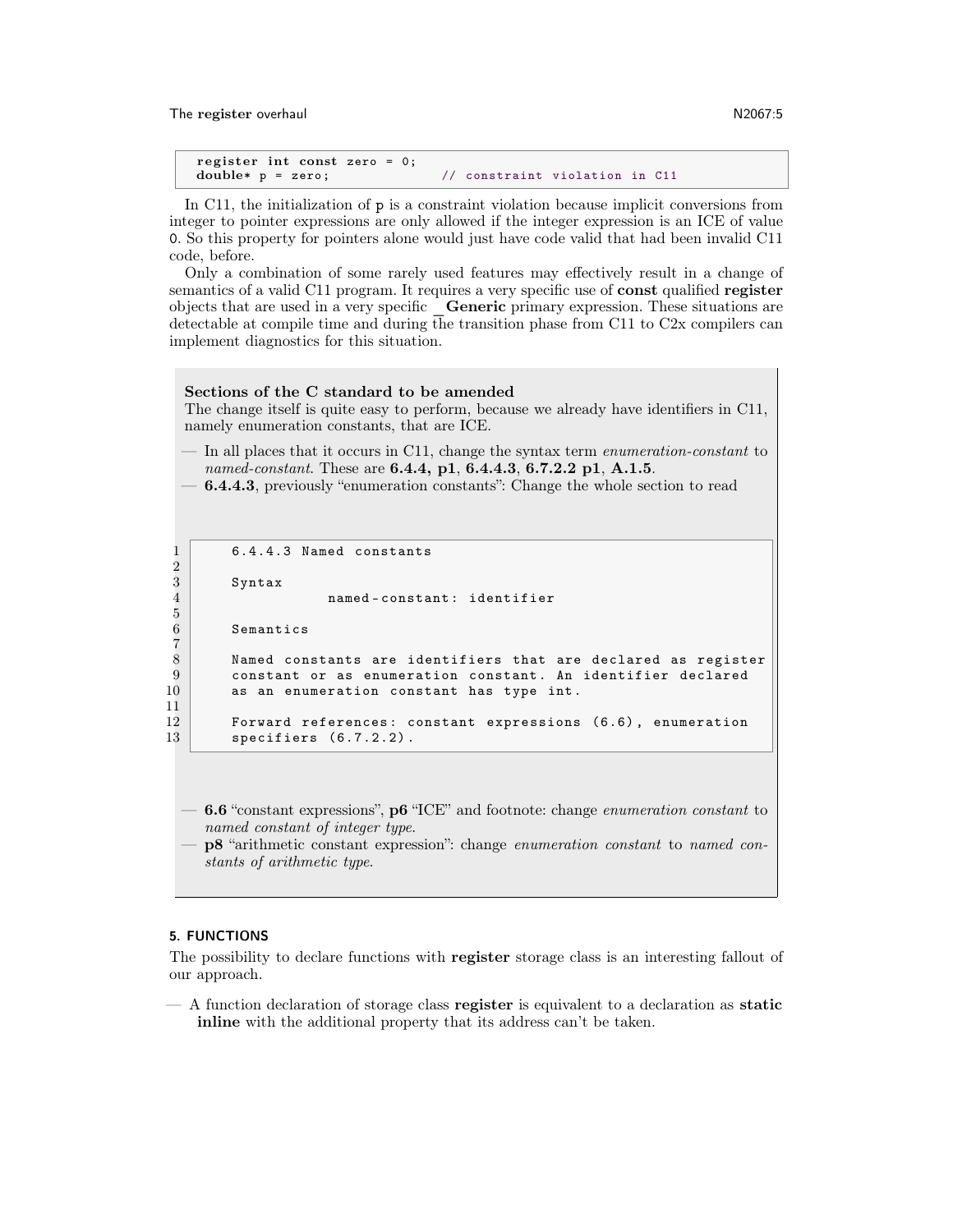This doesn't mean that implementors of that feature have to implement a completely new function model. Just as currently for register variables, a register function may well reside in memory and internally the compiler can use its address to make a call. But such a mechanism would be to the discretion of the implementation and completely transparent for the programmer.

#### 5.1. Optimization opportunities

The advantages of **register** functions are:

- Such a function cannot be called from another TU than the one it is defined in and can effectively be inlined without negative effects to other TU. Thus no "instantiation" of the symbol of a register function is necessary.
- Since the caller of such a function is known to reside in the same TU, the function setup can avoid the reload of certain registers and is not bound to the platform's function call ABI.

Similar as for register objects, these optimizations are currently possible for static inline functions for which the compiler can prove that the address never escapes the current TU. A register declaration instead of static inline guarantees that these optimization opportunities are not lost accidentally.

# Existing practice:

The GNU compiler already has

\_\_attribute\_\_ (( \_\_visibility\_\_ (" internal ") ))

that allows for similar optimizations, but which is intrinsicly unsafe since gcc does not check if a pointer to such a function can escape the current TU.

# 5.2. Relaxed constraints for TU local objects

As already mentioned, inline declared functions have difficulties with other symbols that have no or internal linkage. Such functions that are not **static** at the same time

- cannot access static file scope variables, or
- cannot declare their own block scope **static** variables,

even if these are const qualified and known at compile time.

- Our proposal simplifies things with that respect.
- All functions that are static inline have access to register objects that are visible at their point of definition.
- All functions declared inline have access to register constants that are visible at their point of definition.

# 5.3. Changes for function types

As the function concept is currently formulated, such register function could never be called: the standard function call feature takes the address of a function that is called. We propose to change the standard to allow for that by letting the function call operator () directly operate on a function. This changes the semantics just in the context of a call. Function to function-pointer would still be mandated in all other contexts and thus would be illegal for functions that are declared with **register**.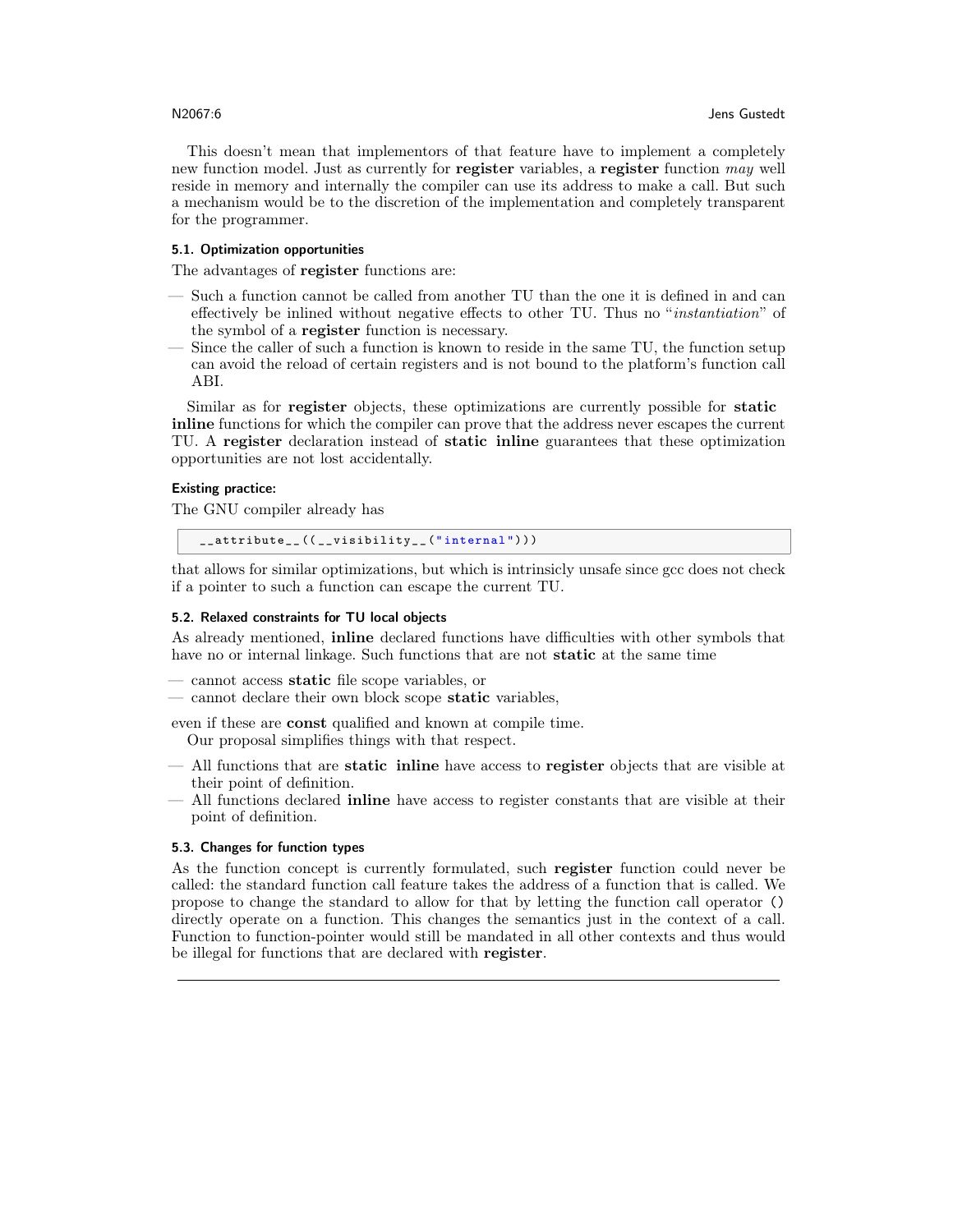| Sections of the C standard to be amended                                                                                                                                                    |
|---------------------------------------------------------------------------------------------------------------------------------------------------------------------------------------------|
| $-$ 6.3.2.1 p4 "conversions of function designators": Add ", or as the postfix expression<br><i>of a function call</i> " to the list of allowed operations.<br>$-6.5.2.2$ "function calls": |
| $-$ p 1: Replace                                                                                                                                                                            |
| pointer to function returning void or returning a complete object<br>type other than an array type.                                                                                         |
| $_{\rm by}$                                                                                                                                                                                 |
| function returning void or returning a complete object type other<br>than an array type, or shall have type pointer to such a function.                                                     |
| $ p5:$ Replace                                                                                                                                                                              |
| type pointer to function returning an object type,<br>by                                                                                                                                    |
| type function returning an object type or pointer to such a func-<br>tion,                                                                                                                  |
|                                                                                                                                                                                             |

#### <span id="page-6-0"></span>6. UNIFY DESIGNATORS

If we want to extend the use of register constants, we want to ensure that the types that can be used for it are not artificially constrained.

With

```
enum sig_stat { unknown = 0, sync = 1, async = 2, };
```
consider the two following alternative declarations of sig\_status in a header file:

```
extern enum sig_stat const sig_status []; // values are hidden
```
and

```
static enum sig_stat const sig_status [] = { // not usable in inline
  [SIGABRT] = async ,
  [SIGFPE] = sync,<br>[SIGILL] = sync,[SIGILL] = sync,<br>[SIGINT] = async
              = async,
  [SIGSEGV] = sync ,
  [SIGTERM] = async ,
};
```
The first hides the contents from the user code, and the fact if sig\_status[SIGIMPL] is unknown or not<sup>[1](#page-0-0)</sup> can only be checked at runtime, through a memory reference. The second declaration exposes all values to all users, but cannot be used from an inline function.

Using the second variant with register instead of static would solve the problem: all values are visible for all users and all inline functions could use it. But unfortunately, with the current version of the standard, arrays that are declared with a register storage class can't serve much purpose: we can't even access individual fields without constraint violation. This is because the [] designator is defined by taking addresses: refering to an array element through A[23] is equivalent an address-of operation, pointer arithmetic and

<sup>1</sup> for some implementation defined signal SIGIMPL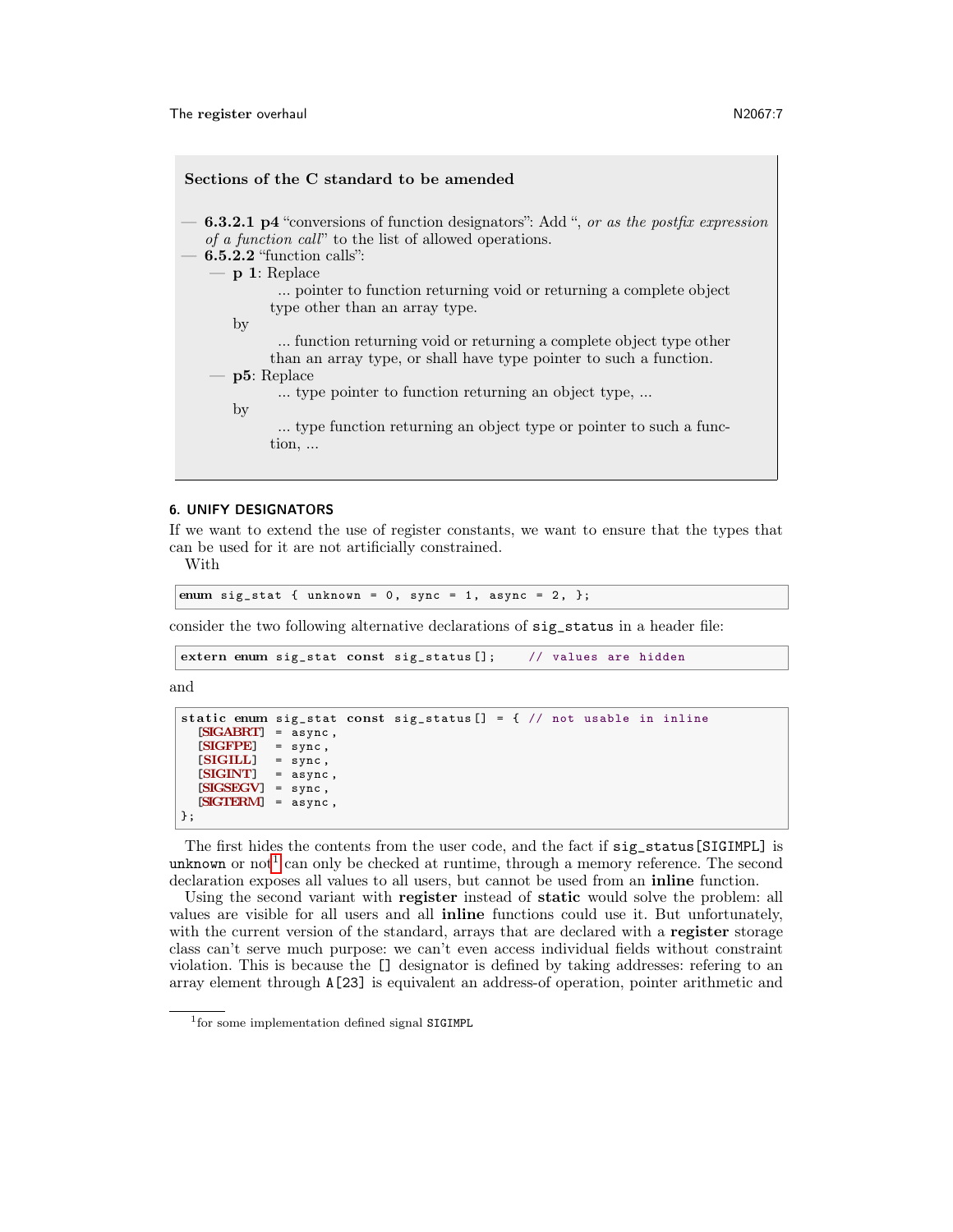dereferencing, namely  $*(\&A[0]+23)$ . Thus if A is declared as register, this is a constraint violation.

This part of the register overhaul tries to make register arrays useful whenever the expression in the [] is an ICE. It does that by attempting a careful review of the three different syntactical contexts, in which [] brackets are used.

Syntactically, C uses [] brackets in three different places, but in all that places they serve to specify a length (or the lack of) an array dimension or position:

- array declaration,
- array initialization,
- array subscripting.

The expression that is enclosed inside [] can be

- a strictly positive integer constant expression (ICE), or empty [] to provide a constant value that is determined at compile time
- any other form of integer expression, or empty [\*] to provide a value that is determined at run time.

All actual C compilers are able to distinguish these two cases. For designated initializers, only the first form is allowed and using the second is a constraint violation. For an array declaration, in the first case the array is FLA, in the second a  $VLA<sup>2</sup>$  $VLA<sup>2</sup>$  $VLA<sup>2</sup>$ .

For subscripting, the C standard currently doesn't make the distinction. This is a bit unfortunate because conceptually subscripting an array at fixed location is technically the same as accessing an element of a structure. In this section we aim to amend the C standard such that an subscript expression that is a positive ICE can be applied to a register array.

As a fallout, this reorganization ensures bounds checking for FLA and constant subscripts. If an index into an FLA is constant it can be checked against 0 and the array length at translation time. So if it is negative or too large this constitutes a constraint violation under this proposal.

# Existing practice:

The clang compiler silently implement this already, although this is not compliant to C11.

<sup>2</sup>Which may or many not be supported by the compiler.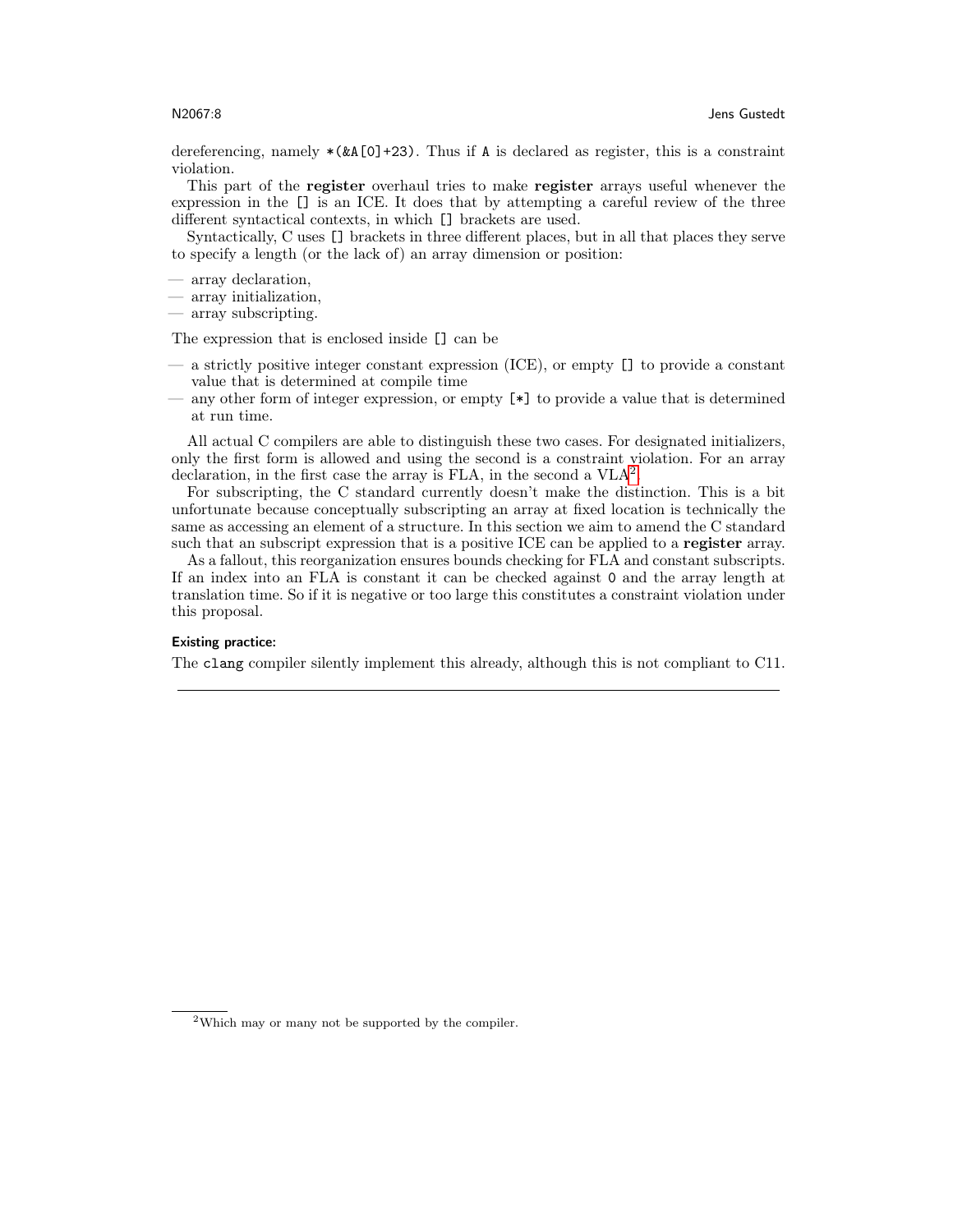The register overhaul N2067:9

Sections of the C standard to be amended 6.5.2 Postfix operators Syntax postfix-expression: primary-expression postfix-expression array-designator postfix-expression [ expression ] postfix-expression ( argument-expression-listopt ) postfix-expression struct-union-designator postfix-expression -> identifier postfix-expression ++ postfix-expression -- ( type-name ) { initializer-list } ( type-name ) { initializer-list , } array-designator: [ expression ] struct-union-designator: . identifier Constraints The expression of an array-designator shall be an integer constant expression. 6.5.2.1 Array subscripting Constraints Array subscripting can occur in two different forms. For the first, the first expressions has type array object of type T and constant length L, for some type T non-negative integer constant L and is not a variable length array. The integer constant expression of the array-designator shall have a non-negative value that is strictly less than L. The result has type T. Otherwise, after promotion [the first ∣ one] expression shall have type pointer to complete object type T, the other expression shall have integer type, and the result has type T.